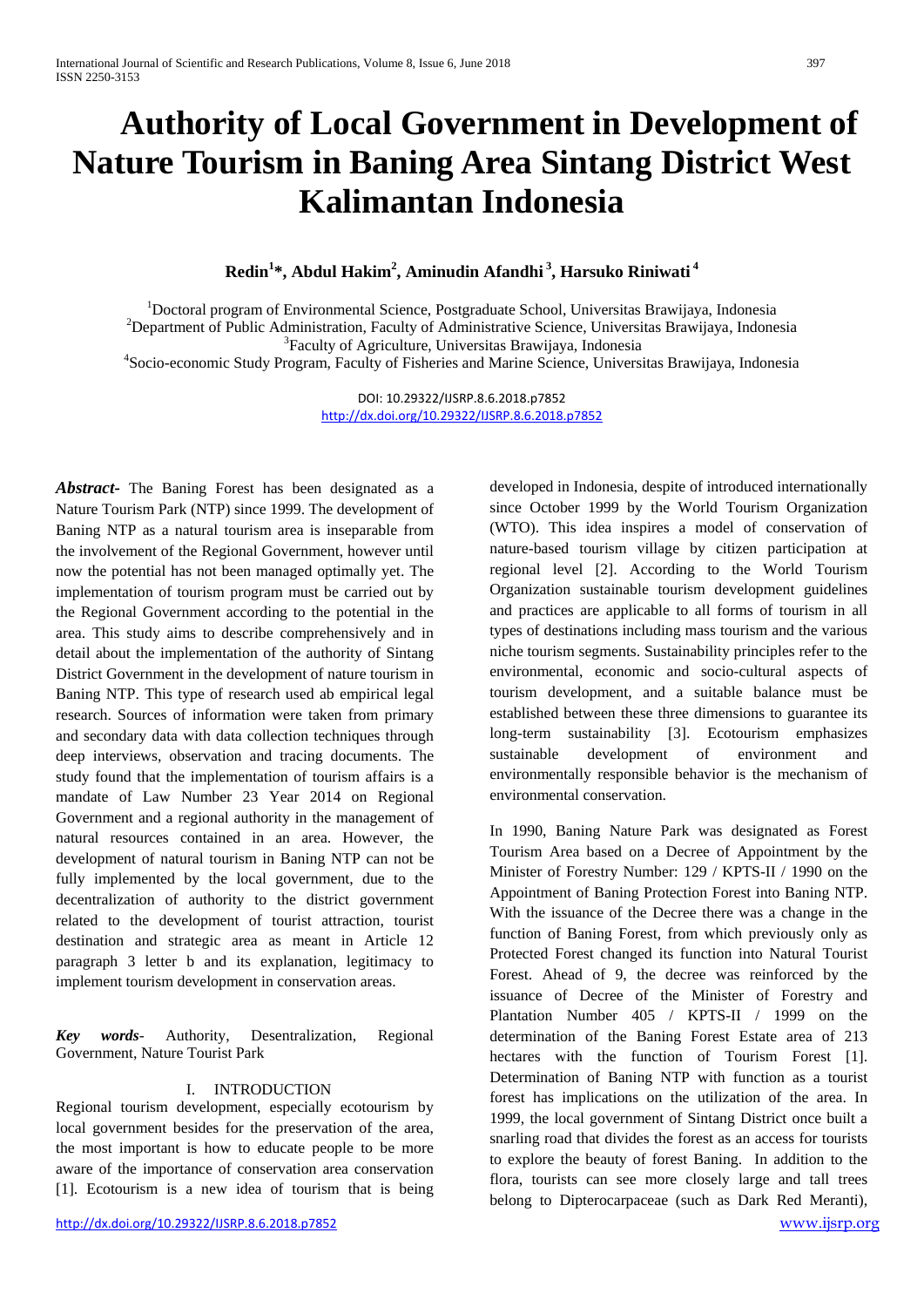orchids, nephentes, rattan, etc. To utilize the existing potential, based on Baning NTP block arrangement issued by Natural Resource Conservation Center (NRCC) of West Kalimantan in 2015, the area was divided into protection, rehabilitation and utilization zones. The purpose of the block arrangement was to improve the utilization function of the area, especially for nature tourism. With regard to these objectives, utilization blocks were used for nature tourism and infrastructure development. Establishment of utilization block in Baning NTP has been covering approximately 74 hectares or about 35 percent of the total area for natural tourism development. However, until it has not been functioned by the local government, though article 1 paragraph 16 of Indonesian Law Number 5 of 1990 on the Conservation of Biological Natural Resources and Ecosystem (CBNRE) stated that NTP was used mainly for tourism and nature recreation purposes. In the elucidation of Article number 38 Paragraph 1 of the Law on CBNRE, stated that the Central Government may submit some affairs in the field of conservation of biological natural resources and its ecosystem to the District and City Government, including in the utilization of the area for the benefit of nature tourism.

With reference to Law Number 23 Year 2014 on Regional Government, Sintang District Government has a great opportunity to develop Baning NTP into a natural tourism destination (Article 12 paragraph 3 letter b). It emphasizes on different aspects of natural potential with other areas, making Baning NTP an icon for Sintang District with optimal development. With the enactment of regional autonomy, it is expected that the policy of Sintang District Government is more appropriate target in the development of a tourism destination that becomes the potential of the region. The local government tends to be more aware the local situation, as well as the potential that exists in the region than the central government. Taking into account the academic study by the NRCC of West Kalimantan in 2015, the utilization block of Baning NTP meets the criteria for built infrastructure facilities for the utilization of nature tourism and has accessibility that is able to support the activities of nature tourism. Since 2015, based on the Sintang Regional Spatial Plan of 2016-2036, Baning NTP is established as a strategic district for tourism. With the determination, it is expected to be able to accelerate the process of development of nature tourism in this region, which in turn can increase tourist visits and environmental conservation. This study aims to describe comprehensively and in detail about the implementation of the authority of Sintang District Government in the development of nature tourism in Baning NTP.

## II. MATERIAL AND METHOD

<http://dx.doi.org/10.29322/IJSRP.8.6.2018.p7852> [www.ijsrp.org](http://ijsrp.org/) The study was conducted from July to November 2017 in the Sintang District, that is geographically located at the

coordinates of  $1^{\circ}03' - 1^{\circ}16'$  South Latitude and  $110^{\circ}37'$  -113°37' East Longitude. This type of research used empirical legal research approach. The data source used in this research is taken from primary data and secondary data. Data were collected through deep interviews, observation and tracking documents. Data were analyzed using Miles and Huberman analysis model. The steps were data condensation, data display, and drawing / verifying conclusion. In this study primary data were collected (interview results) and secondary data (document studies) related to the authority of local government in the development of Baning NTP. Key informants in this research were the Head of YSTCE Sintang (H, 52 years old), the Head of Facilities and Infrastructure Division of the YSTCE Sintang (ER, 51 years old), the Head of Tourism Division of the YSTCE Sintang (SS, 37 years old), and the Head of Conservation Section II Sintang NRCC West Kalimantan (B, 45 years old).

## III. RESULT AND DISCUSSION

Implementation of concurrent governmental affairs based on Law Number 23 Year 2014 on Regional Government, which became the authority of local government was divided into compulsory governmental affairs and elective government affairs. Tourism affairs were included in the elective government affairs that form the basis of the implementation of regional autonomy. The hierarchical of government affairs in the field of tourism was the Central Government, Provincial Government, and District and City Government. Government affairs in the field of tourism, was one of the substance of elective government affairs which was the authority of the regional government of the district and must be implemented in accordance with the local potential. Based on the appendix of the matrix of distribution of concurrent government affairs of the Regional Government Law, between the Central Government and the Provincial Region and the District or Municipal Region, the affairs of the tourism administration are divided into four sub-affairs. The sub-affairs of Tourism Destination became the main subject of this research, as it relates to the management of the district's tourist attraction; management of the district's strategic tourism area; and management of district tourism destinations. Related to the implementation of "mandatory" authority, it is implemented in accordance with the potential possessed by the region. Linked to the development of Baning NTP as a tourism destination that is a "potential" owned by the region, then based on information from the informant (H) Head of YSTCE, she said that

"Baning NTP has been designated as a district strategic area for tourism purposes based on Local Regulation Number 20 year 2015 on Spatial Plans of Sintang District from 2016-2036". (Interview, August 2017).

Based on a document study on Regional Regulation Number 20 year 2015 on Sintang Regional Spatial Plan of 2016 - 2036 Article 32 Paragraph 4, Sub-Paragraph, it stated that Nature Conservation Area of Baning NTP aim to develop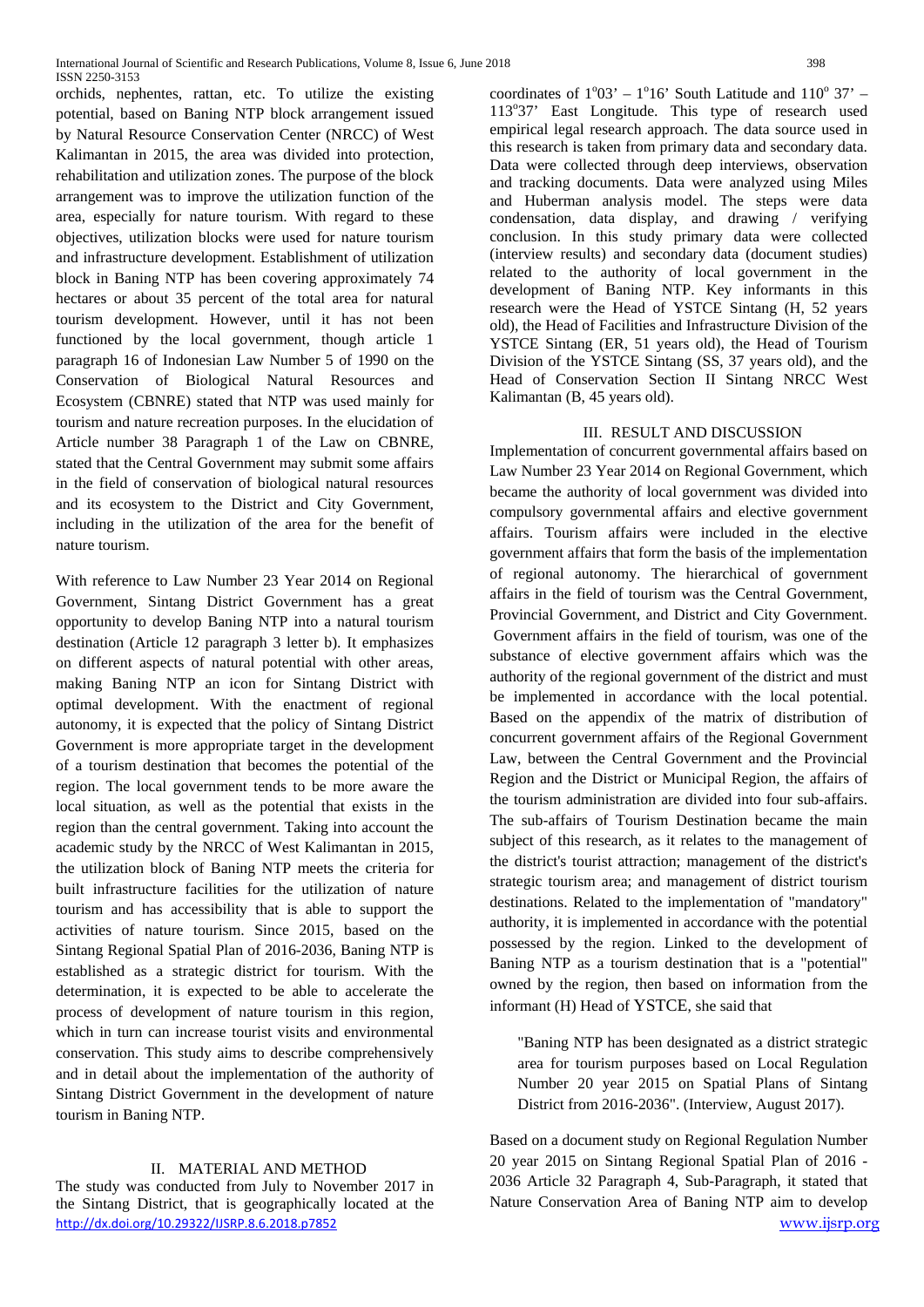natural tourism with criteria as area forest tour. Baning NTP as a strategic area of the district that holds a wealth of natural potential to be developed as a tourist destination would be a special attraction for tourists. The informant (H) continued her explanation that

"Baning NTP is a tourism destination as a natural conservation geographic area that holds natural tourist attraction. The uniqueness object is of peat swamp forest, the beauty of nature especially the big and high trees. The area is the rich in flora and fauna diversity that live and inhabit the swamp forest ecosystem the peat". (Interview, August 2017).

For the development of an existing natural tourism destination in the region, the Regional Government of the District has already established Local Regulation Number 7 Year 2010 concerning the Master Plan for Development of Regional Tourism (MPDRT) of Sintang District. This local regulation is designated as a technical implementer at the local level to implement the provisions in Article 30 Sub-Article a of Law Number 10 Year 2009 on Tourism which states that one of the Regional Government's authority is to arrange and establish the Master Plan for the Development of District Tourism. In addition to stipulating MPDRT of Sintang District on Tourism which became the legal basis for tourism development in the region the regulation was also established. To organize tourism affairs which as the authority of the Regional Government of Sintang District, the Regent was assisted by the Department of YSTCE as the Regional Device Work Unit. Tourism Department has duties and functions to develop tourism in the region. The information was stated by H:

"The Tourism Office is a unit of regional apparatus conducting tourism affairs based on the Regional Tourism Development Master Plan (RTDMP), taking into account the MPDRT, Strategic planning and Annual Working Plan that break down from the plans". (Interview, August 2017).

The position, duties and functions of the Tourism Office are regulated in Sintang District Regent's Regulation Number 110 on Organizational Structure and Working Procedures of Youth, Sports and Tourism Office of Sintang District, which is valid since December 30, 2016. Considering the potential of Baning NTP, Sintang District Government has undertaken accessibility and public facilities to make it easy for tourists to visit Baning NTP. Based on the information of ER, he said that:

"The Regional Government of Sintang District has been instrumental in the development of Baning NTP by opening the accessibility of asphalt roads, public facilities such as parking lots and kiosks for marketing of local handicrafts. The development of the road was done by the Public Works Department, parking lots by

the Department of Transportation and kiosks by the Industry and Trade Office. While the guardhouse and entrance gate area built by the Department of Tourism". (Interview, August 2017).

Based on the document study on the report of Baning NTP Block Arrangement was issued by the NRCC in 2015. It is known that to support the potential of nature tourism some accessibility and infrastructure facilities has been built by the Government of Sintang District. But at this time some of these conditions have been damaged, so it can not be used to support tourism activities. The following Facilities and Infrastructure at Baning NTP which has been built by Sintang District Government, consists of Macadami-zed road, entrance gate, guard house, information centre, area fence and parking lots (Table 1).

Tabel 1. Facilites built by Sintang Government in Baning NTP

| No.                                                                                                                                                                                                                                                                                                                                                                                                         | Facilities            | Dimension                          | Material           | Condition        |
|-------------------------------------------------------------------------------------------------------------------------------------------------------------------------------------------------------------------------------------------------------------------------------------------------------------------------------------------------------------------------------------------------------------|-----------------------|------------------------------------|--------------------|------------------|
|                                                                                                                                                                                                                                                                                                                                                                                                             | Macadami-<br>zed road | 1.4 Km                             | Wood               | Highly<br>demage |
| $\mathfrak{D}_{1}^{(1)} = \mathfrak{D}_{2}^{(1)} = \mathfrak{D}_{2}^{(1)} = \mathfrak{D}_{2}^{(1)} = \mathfrak{D}_{2}^{(1)} = \mathfrak{D}_{2}^{(1)} = \mathfrak{D}_{2}^{(1)} = \mathfrak{D}_{2}^{(1)} = \mathfrak{D}_{2}^{(1)} = \mathfrak{D}_{2}^{(1)} = \mathfrak{D}_{2}^{(1)} = \mathfrak{D}_{2}^{(1)} = \mathfrak{D}_{2}^{(1)} = \mathfrak{D}_{2}^{(1)} = \mathfrak{D}_{2}^{(1)} = \mathfrak{D}_{2}^{$ | Entrance<br>gate      |                                    | Wood               | Good             |
| 3                                                                                                                                                                                                                                                                                                                                                                                                           | Guard house           | $1.5 \times 1.5$<br>M <sup>2</sup> | Beton              | Highly<br>demage |
| 4                                                                                                                                                                                                                                                                                                                                                                                                           | Information<br>centre | $2.5 \times 2.5$<br>$\mathbf{M}^2$ | Wood               | Highly<br>demage |
| 5                                                                                                                                                                                                                                                                                                                                                                                                           | Area fence            | 1200 M                             | Wood and<br>cement | Good             |
| 6                                                                                                                                                                                                                                                                                                                                                                                                           | Parking lots          | $15 \times 20 M^2$                 | Aspalt             | Good             |

*Source: Document of NRCC section II Sintang*

Related to accessibility of asphalt road as access to entry area which has been built by Local Government, the Head of Tourism Division of the YSTCE Sintang (SS) stated that:

"The government of Sintang District has built two access roads to the area, namely asphalt road from the Monument of Indonesia Bank Round to the intersection of Betang Kobus long Houses through the Public Works Department adjacent to Baning NTP, Timur Tanjungpuri Urban Village and the main gate of the southern part of Baning City". (Interview, August 2017).

Based on the government effort, the tourism activities should be increasing, however the real condition was in the contrary. While the local government is obliged to organize tourism affairs in accordance with the potential owned by the region. Based on interview with H, she stated that:

"Sintang District Government is not fully in charge of tourism development in Baning NTP. The management rights of the area lies within NRCC West Kalimantan, and at the District level there is a Section of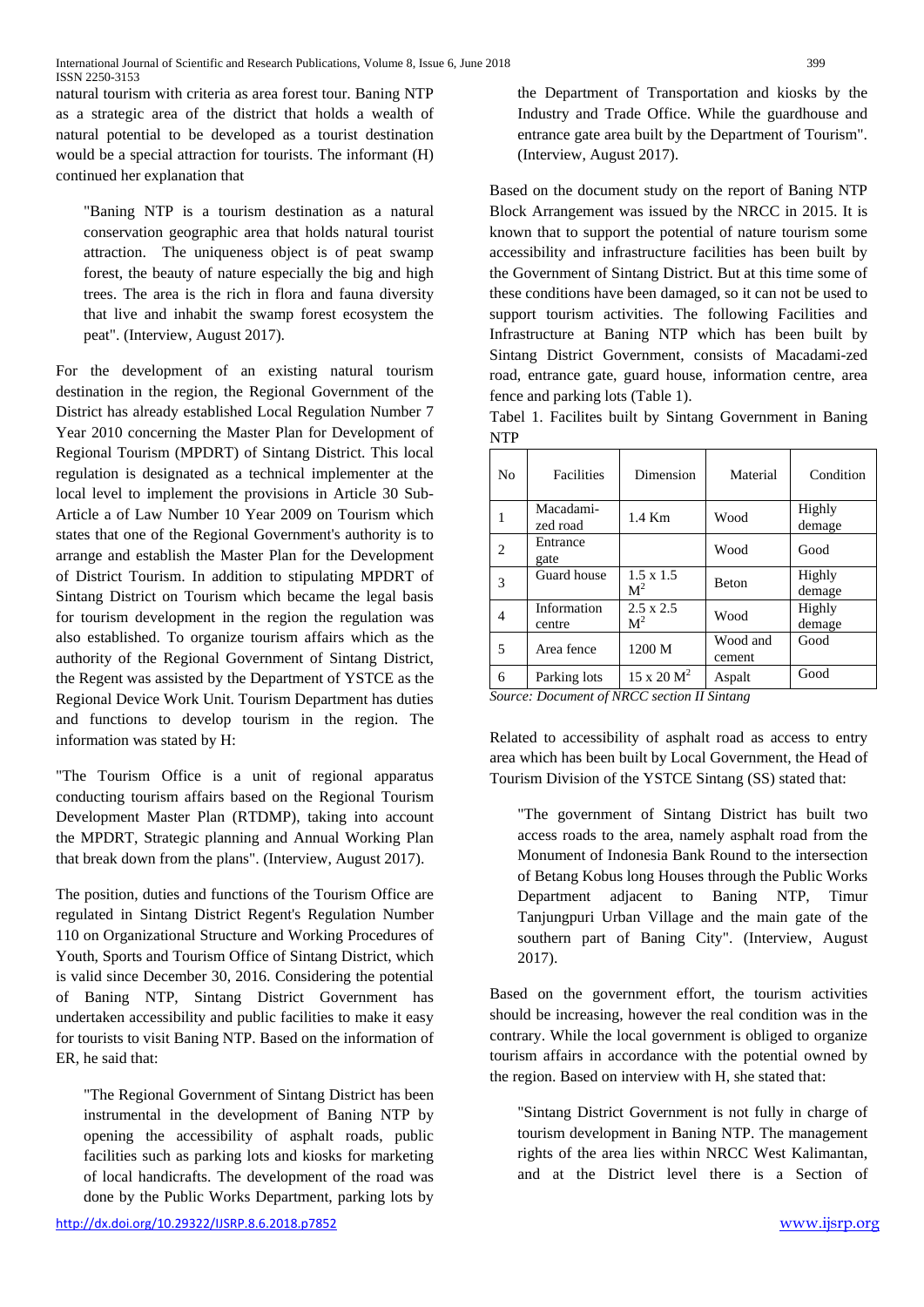Conservation Area II Sintang. "(Interview, August 2017).

To find out the reason given by the head of the Tourism Office, the researcher confirmed to informant from Section of Conservation Area II Sintang (B), as Section Manager of Baning NTP. He said that:

"The Baning NTP area is a conservation area whose structural management authority is located in NRCC West Kalimantan, under the Directorate General of Natural Resources Conservation and Ecosystem, which oversees all conservation areas located in West Kalimantan. For the utilization of Baning NTP as a natural tourism destination, it can be done by the Local Government on the utilization block that has been established by the Director General KSDAE 2015 by coordinating through SKW II Sintang". (Interview, July 2017).

To know the possibility of Sintang Local Government to participate in the management of the utilization block for the benefit of nature tourism, the researcher confirmed with the Head of Protection and Conservation Section of Sintang II Conservation Area. Obtained information that:

"The Regional Government of Sintang can be directly involved in the construction of facilities and infrastructure to support tourism in the utilization block, by first applying for the cooperation of natural tourism development in order to strengthen the function of Baning NTP to the Head of NRCC Management Unit of West Kalimantan. Block utilization is located along the ring road tour; the placement is considering access roads that have been built by Sintang Government, so as to facilitate the development of nature tourism. (Interview, August 2017).

To find out the related arrangement of cooperation agreement required a management of a NTP or Nature Conservation Area, researchers do trace legislation related. In consideration of Government Regulation Number 28 Year 2011 concerning Management of Nature Reserve Area and Nature Conservation Area to implement the provisions in Article 16 paragraph 2 of Law Number 5 Year 1990 regarding Conservation of Biological Natural Resources and Ecosystem. It is mentioned that to improve the management of nature reserve areas and nature conservation areas need to divide the area within the zone or block of work area of management area so that management can be done maximally. To implement the provisions in Article 43 paragraph 3 of Government Regulation Number 28 Year 2011 on Management of Nature Reserve Area and Nature Conservation Area in Chapter IV on Cooperation of conservation area implementation is regulated in Minister of Forestry Regulation Number P.85 / *Menhut*-II / 2014 on the Procedures for Cooperation of Nature Conservation Area and Nature Conservation Area stated that the cooperation of

<http://dx.doi.org/10.29322/IJSRP.8.6.2018.p7852> [www.ijsrp.org](http://ijsrp.org/)

conservation area was a joint activity of the parties built on mutual interest to optimize and effective management of the area.

Article 5 paragraph 2 letter b mentioned that the cooperation partners in the implementation of conservation area one of them is the district government. The cooperation is aimed at strengthening the function of conservation area and conservation of biodiversity, one of which is cooperation of natural tourism development (Article 6 paragraph 1 letter e In Article 11 paragraph 2 reaffirmed that the cooperation of natural tourism development in the form of promotion, natural resources infrastructure, construction of information center and community development a cooperation is a joint activity of stakeholders for the common interest to optimize and effectiveness of area management aimed at realizing the strengthening of governance of area management and conservation of biodiversity. District Government was one of the parties that authorized by the regulation as a partner to conduct cooperation of natural tourism development in Baning NTP with NRCC West Kalimantan. To know the role of Local Government in cooperating the development of natural tourism for the development of natural tourism in the utilization block of 74 hectares or 34 percent of the 213 hectares of area that has been determined by the Director General of Directorate General of Natural Resources Conservation and Ecosystem. Interviewed to the H, she confirmed that:

"Local Government is eager to develop Baning NTP into a natural tourist destination. It's just that until now still collide with the rules that require for the development of natural attractions in the utilization block should be based on a cooperation agreement with NRCC West Kalimantan. Currently in the process of drafting, efforts can be immediately agreed upon. Therefore, the management can be done by the local government ". (Interview, August 2017).

To further explore the opportunities for cooperation in strengthening Baning NTP function related to the management of utilization block for the development of natural tourism in Baning NTP by Sintang Local Government, informants from NRCC West Kalimantan as Head of NRCC Province stated that:

"The Regional Government can participate in the development of natural tourism in the utilization block together with BKSDA West Kalimantan on the basis of mutual interest to optimize and effective management of Baning NTP. The local government as BKSDA partner can develop tourism facilities and infrastructure, because BKSDA own party has limited funding to build facilities and infrastructure of nature tourism ". (Interview, August 2017).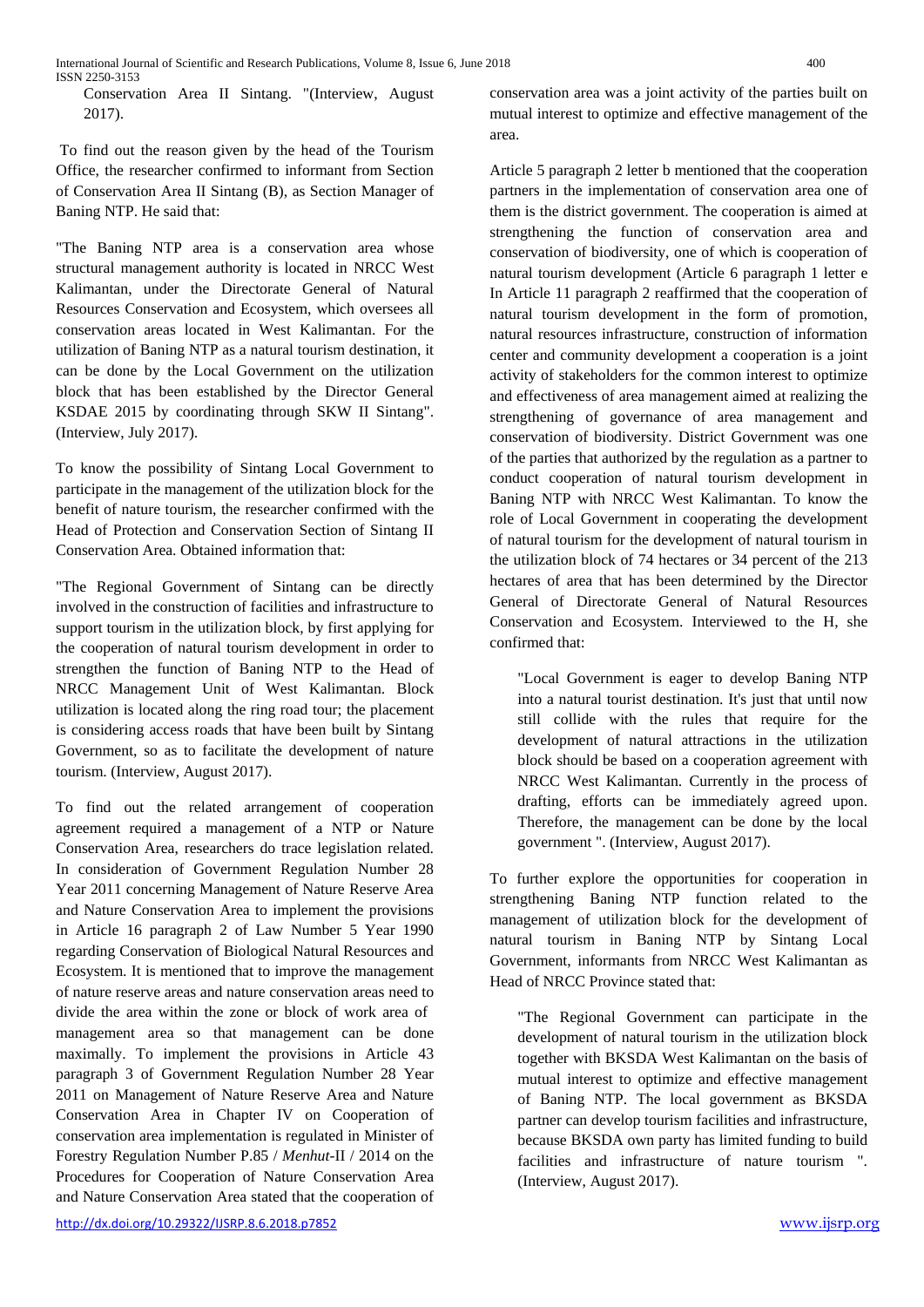<http://dx.doi.org/10.29322/IJSRP.8.6.2018.p7852> [www.ijsrp.org](http://ijsrp.org/) Based on document study on Local Regulation Number 7 of 2010 on MPRTD Sintang district, mentioned one of the objects of tourist attraction that can be developed was nature tourism. Baning NTP was very potential to be developed as a tourism object that concept of nature tourism, because forest landscape supporting accompanied by the existence of flora and fauna. The MPRTD is an integral part of regional development based on the potential utilization of the area for tourism activities optimally, preserving the natural wealth that serves as a tourist attraction object, sustainable by upholding the principle of environmentally friendly. Along with the main pillars of the legal state, namely the principle of legality, then based on the principle implied that the authority of the government related to tourism derived from legislation, meaning that the source of authority for local government is the legislation. The government affairs were the functions of government that are entitled and the obligation of each level and / or the structure of government to regulate and manage those functions which are its authority in order to protect, serve, empower, and prosper the community. Based on the Regional Medium Term Development Plan Sintang District Year 2016-2021, it was known that the Program of Tourism Destination Development was a priority program of regional development implemented by the Department of Tourism Sintang District. The goals of the developments were as follows: increasing transparency, accountability, and participation in transparent, accountable, and participatory governance. Tourism Agency Report 2017, the increase of tourist arrivals from 2014 amounted to 15,700 people, 2015 amounted to 21 600 people and in 2016 amounted to 27,100 people. The 1945 Constitution of the Fourth Amendment, affirms that the State of Indonesia is a unitary State of the Republic. A state based on law (rechtstaat), not based on mere power (machtstaat). The consequence was that any government action must be based on a constitutional system, not an absolute one. Based on the above, every policy of central government must be regulated first in the legislation. Thus, the substance of the principle of legality was the authority, namely the ability to perform certain legal actions as stated by H.D. Stout authority is an understanding derived from the laws of governmental organization which can be explained as a whole of the rules concerning the acquisition and use of governmental powers by the subject of public law in public law relations [4]. Tonnaer argues that the authority of the government is regarded as the ability to enforce positive laws to create public legal relationships between government and citizens [4]. The concept of authority in the administrative law of the State is closely related to the principle of legality, which is one of the main principles used as the basic material in every government and state administration in every law state, especially for the Indonesian state adopting continental European legal system. This principle was also called the rule of law (*de heerschappij van de wet*). This principle is also known in the

criminal law (*nullum delictum sine previa lege peonale*) which means there is no penalty without a law set first [5]. Which in the state administrative law of this principle of legality has the meaning *dat het bestuur aan wet is onderworpnen*, namely that the government is subject to the law. In the decision of the Constitutional Court it is stated that regional government is a state institution as intended by Article 24C of the 1945 Constitution because it is granted authority by Article 18 paragraph 2, paragraph 5, and paragraph 6, Article 18A paragraph 1 and paragraph 2, and Article 18B paragraph 1 of the 1945 Constitution. In its decision, the Constitutional Court is of the opinion that the authority of the regional head is very much related to the authority of the regional government, since the regional head was the head of the regional government, it would be very inappropriate if the authority of the regional head was not in the exercise of authority owned by local government. In Article 1 Paragraph 3 of Law Number 23 Year 2014 on Regional Government, it was stated that the Head of Region as an element of the Provincial Administration (Governor, Regent / Mayor) leads the implementation of government affairs which was the authority of the autonomous region. In carrying out government affairs in the field of tourism, the Regent is assisted by the State Civil Apparatus from the Department of YSTCE, which in its technical implementation is carried out by the Head of Department, Secretary, Head of Tourism, Tourism Development and Infrastructure Sector in their affairs the government that became their authority. The legal basis of the regional apparatus in assisting the Regent to carry out the obligatory tasks under the jurisdiction of the district shall be regulated in Law Number 23 year 2014, Law Number 5 year 2014 on State Civil Apparatus, Government Regulation Number 18 year 2016 on Regional Devices and Regional Regulation Number 7 year 2016 concerning the Establishment and Organization Structure of Regional Devices of Sintang District. Regent Regulation Number 110 year 2016 was the Organizational Structure and Working Procedures of MPRTD Sintang District. The authority to carry out government affairs of choice shall be carried out by the District Government which is directly regulated in Law Number 23 Year 2014 on Regional Government as the implementing regulation of the provisions in Article 18 paragraph 7 of the 1945 Constitution that the composition and procedure of governance regions are governed by law. Referring to the opinion of Philipus M. Hadjon and Brouwer that the authority was obtained by the head of local government attributively because it has been authorized by Article 18 paragraph 2, paragraph 5, and paragraph 6 Article 18A Paragraph 1 and Paragraph 2, and Article 18B Paragraph 1 of the 1945 Constitution and the Regional Government Law are related to matters pertaining to obligatory regional government, one of which is the area of tourism that must be implemented by the region. The authority was implemented by laying down the legislation as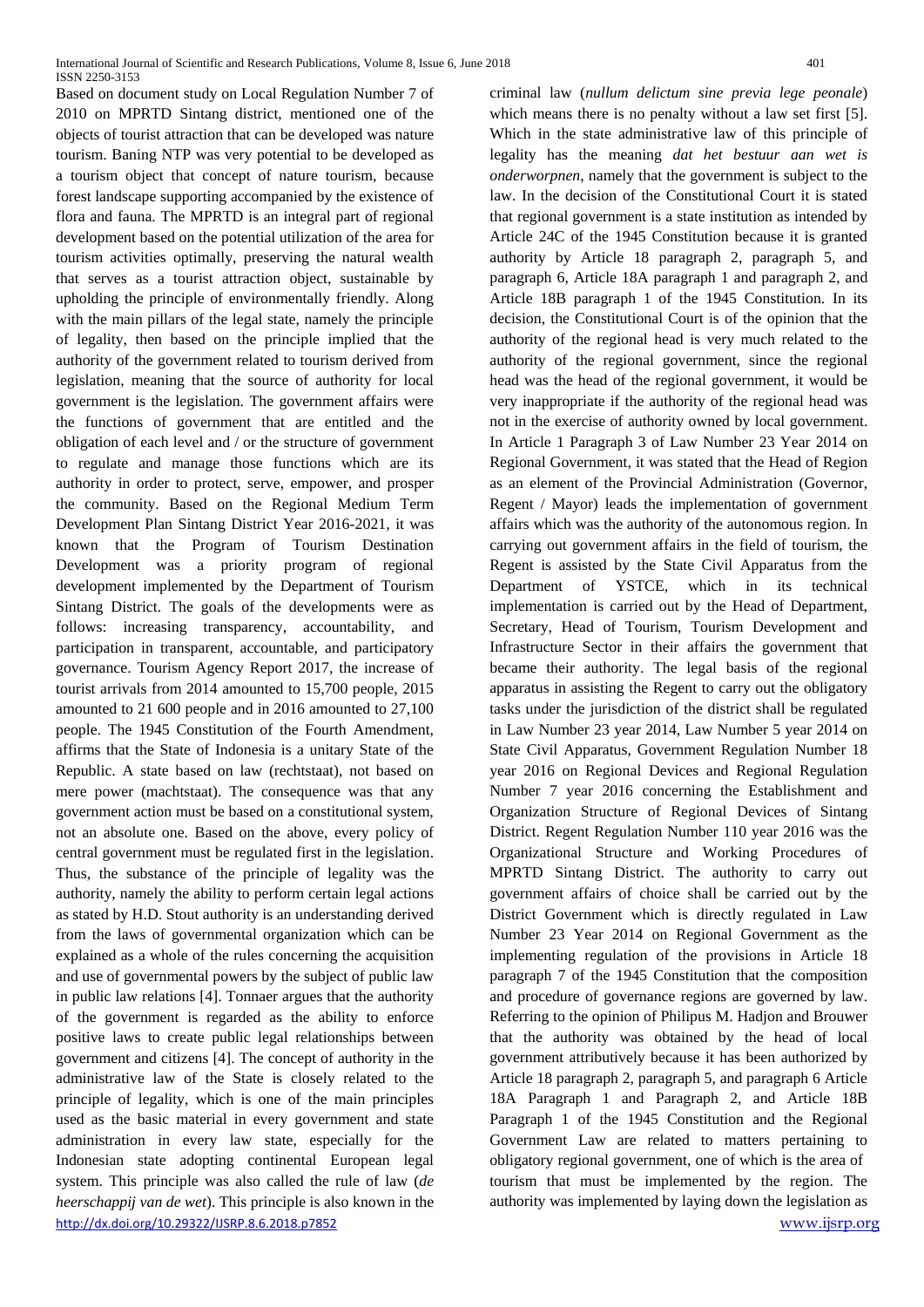a source of authority of Sintang District Government in managing tourism potentials in the region. So the local government was responsible for promoting the development of tourism in the region. Similarly, the development of tourist attraction, tourism destinations as a strategic area of tourism should be optimized [5].

Local government as the executor of concurrent government affairs according to Yusdianto served as a sub-system of national governance system that has the authority to regulate and manage their own household [6]. This authority contains three main points in it: first, the assignment of duties and authority to solve a given authority to the local government; second, giving trust and authority to think about, taking initiative and establishing its own way of completing the task; and thirdly, in the effort to think, take the initiative and take the decision to involve the community, both directly and the Regional People's Legislative Assembly [6]. Therefore, the local government of Sintang district is responsible for carrying out the tourism destination business which becomes its authority in accordance with the mandate of the Regional Government Law. The determination of Baning NTP as a district strategic area for tourism based on Local Regulation Number 20 of 2015 on Spatial Planning has accommodated the West Kalimantan provincial spatial plan and the national spatial plan. Spatial plans provide guidelines for regions to undertake development in areas that are integrated into medium term and long term planning. At the level of work units of regional apparatus made in the form of Strategic planning and Operational Planning more applicable to increase development in the field of tourism. Sintang District Government has been trying to develop Baning NTP as a tourist destination by having built the entrance to the area, building parking area, building entrance gate and kiosk. To maintain the preservation of the area from the surrounding community encroachment, Sintang District Government has built a fence of wood and concrete. The authority was considered as a moral right to make and implement political decisions or state officials in implementing their functions [7]. Furthermore, the meaning of affairs is all activities that can be implemented as a result of the existing authority. Manifestation of authority was the right to exercise activities. In the perspective of law, authority meant as the rights and obligations (*rechten en plichten*). In relation to regional autonomy, rights contain a self-regulating and selfmanaging self-esteem [8]. While the obligation has two sense that is horizontal and vertical. Horizontally means the power to organize the government as it should be, while the authority in the vertical sense means the power to run the government in orderly ties of the state government as a whole [8]. Concerning the division of authority in government affairs is conceptually known three main teachings namely formal, material and real (formal) household texts. Among scholars, the term given to the

division of affairs between the center and the regions in the context of autonomy was not by R. Tresna called by the term "authority to regulate the household". Bagir Manan refers to the term "regional household system, which is defined as the order concerned with ways of dividing authority, duties and responsibilities governing and administering governmental affairs between the central and regional levels [9]. But while the term is used differently, it remains grounded in the same sense that the doctrine (formal, material, and real) concerns the order associated with the division of task authority, and the responsibility for governing and administering governmental affairs between the central and regional levels. Based on the theory by Stout and Hadjon that the authority of the government in carrying out the affairs of tourism comes from the law (attribution) and it is also regulated in Law Number 30 year 2014 on Government Administration. So it can be concluded that the authority of the regent as head of local government in carrying out government affairs of authority "is genuine" because the regent gained authority directly from the editorial article contained in the 1945 Constitution and Law Number 23 year 2014.

The Office of YSTCE was the technical implementer of tourism affairs which is the regional authority. This encourages local governments to seek and exploit the potential that exists in the region. This office has the main duty in the field of Tourism in accordance with applicable rules. To carry out the main tasks of the Office of Youth Sport and Tourism functioned to formulate policies and carry out technical activities in the field of tourism operations, which is implemented by the Government in Sintang District. This service is under and directly responsible to the Sintang Regent through the Regional Secretary. Based on the analysis and discussion, the researcher can formulate the proposition that: The implementation of tourism affairs which was the affairs of the concurrent government and the affairs of the selected regional government is a mandate from Law Number 23 year 2014 on Regional Government and also the regional authority in the management of natural resources located in an area. However, the development of natural tourism in Baning NTP can not be implemented optimally, due to the decentralization of authority to the district government related to the development of tourist attraction, tourist destination and strategic area as meant in Article 12 paragraph 3 letter b and its explanation, does not give legitimacy to carry out tourism development in conservation areas.

### IV. CONCLUSION

Based on the results of research that has been done, it can be concluded that the Local Government of Sintang District in carrying out the development of tourism, its authority is guided by the provisions of Article 12 paragraph 3 letter b Law Number 23 Year 2014 on Regional Government and its attachment. As well as more specific regulations governing tourism Law Number 10 Year 2009 on Tourism along with Sintang District Regulation. However, the development of natural tourism in Baning NTP can not be implemented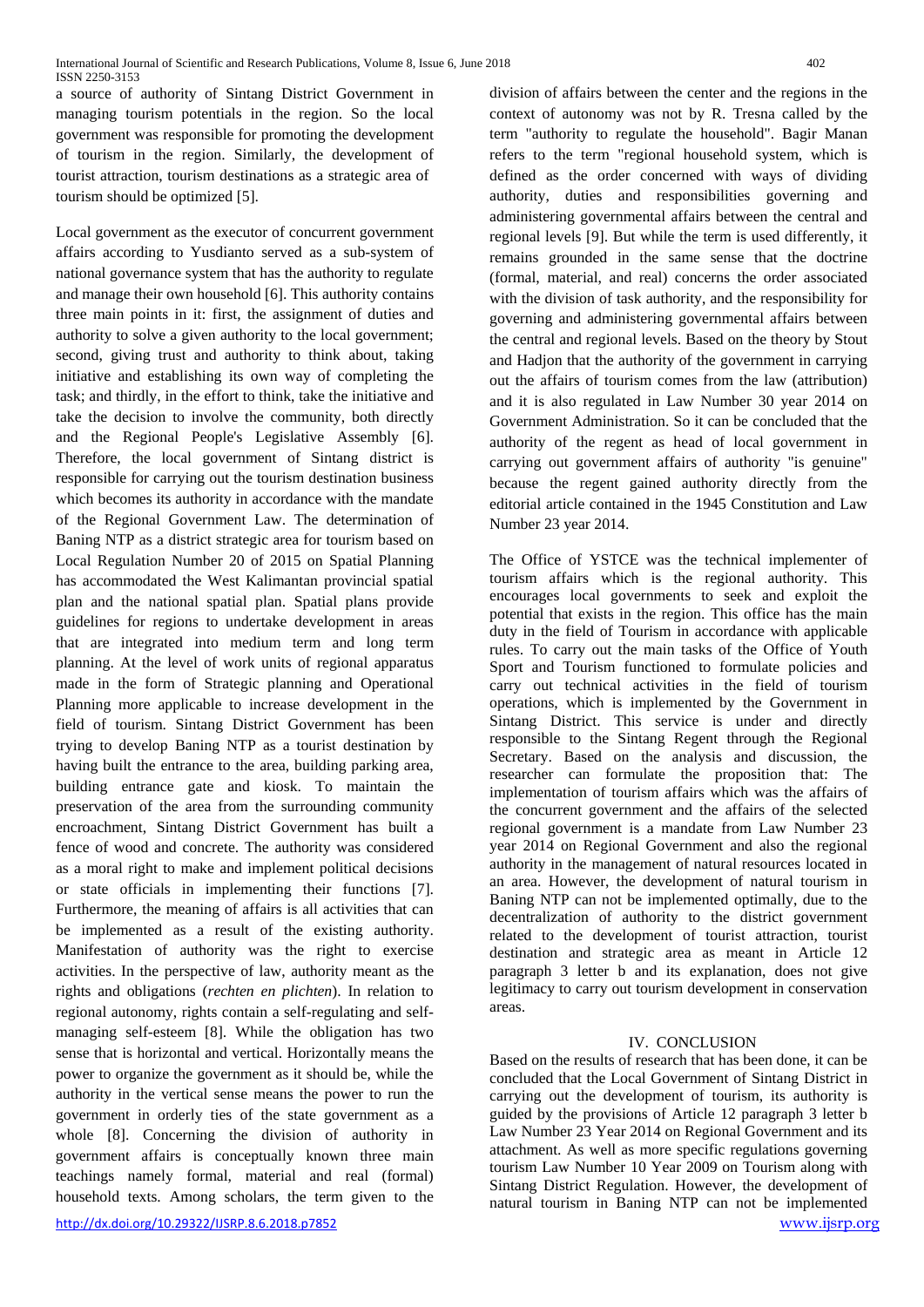optimally, due to the decentralization of authority to the district government related to the development of tourist attraction, tourist destination and strategic area as meant in Article 12 paragraph 3 letter b and its explanation, does not give legitimacy to carry out tourism development in conservation areas.

For the development of tourism in Natural Park Local Government can conduct cooperation of natural tourism development with NRCC West Kalimantan for development of facilities and infrastructure of nature tourism based on Government Regulation Number 28 Year 2011 on Management of Nature Reserve and Nature Conservation Area Article 43 paragraph 3.

#### ACKNOWLEDGEMENT

The author would like to thank to Head of Office of Youth, Sports, Tourism and Creative Economy (YSTCE), the Head of Facilities and Infrastructure Division of the Sintang, the Head of Tourism Division of the YSTCE Sintang, and the Head of Conservation Section II Sintang NRCC West Kalimantan.

We thank to Director of Postgraduate School, Universitas Brawijaya who were given permission for the research and team of journal clinic of Postgraduate Program Universitas Brawijaya who helped in revising initial manuscript.

#### REFERENCES

- [1] Redin, A. Hakim, A. Afandhi, and H. Riniwati, The Responsibility of Government in Sintang Regency in Developing the Baning Nature Tourist Park as Nature Tourism Area. Management. 2018, 8, pp 64-70
- [2] V. R. Vitasurya, Local Wisdom for Sustainable Development of Rural Tourism, Case on Kalibiru and Lopati Village, Province of Daerah Istimewa Yogyakarta. Procedia - Social and Behavioral Sciences 2016,216, pp. 97 – 108.
- [3] United Nations Environment Programme and United Nations World Tourism Organization. Making Tourism More Sustainable: A Guide For Policy Makers; UNEP: Paris, France; UNWTO: Madrid, Spain, 2005.
- [4] H.R. Ridwan, Hukum Administrasi Negara (State administration law). Jakarta: PT. Raja Grafindo Persada. 2008.
- [5] P. M. Hadjon, Pengantar Hukum Administrasi Indonesia (Introduction of Indonesia administration law). Yogyakarta: Gadjah Mada University Press. 2005.
- [6] Y. Yusdianto, 2015. The Relation of Central and Local Authority According to the Law Number 23 of 2014 Concerning Local Government**.** Dalam Padjadjaran Jurnal Ilmu Hukum (Journal of Law). Volume 2 Nomor 3.
- [7] Sadjijono, and B. T. Santoso, Misconception on the Authority Abuse of Power in the Law Enforcement against Corruption. Asian Social Science. 2017, 13, pp 51 – 62.
- [8] M. Fauzan, Hukum pemerintahan daerah: kajian tentang hubungan keuangan antara pusat dan daerah (Regional government law: study about financial relationship between centreal and regional). Yogyakarta : UII Press, 2006
- [9] Manan, Bagir, 1994. Hubungan Antara Pusat dan Daerah menurut UUD 1945 (Relationship between central and regional based on 1945 constitution). Jakarta: Pustaka Sinar Harapan.

#### AUTHORS

**Redin –** PhD Student, Doctoral program of Environmental Science, Postgraduate School, Universitas Brawijaya. Email: redinunka@gmail.com

**Abdul Hakim** – Professor, Department of Public Administration, Faculty of Administrative Science, Universitas Brawijaya. Email: hakimend61@gmail.com

**Aminudin Afandhi** – Faculty of Agriculture, Universitas Brawijaya, Indonesia Email: a.afandhi@gmail.com

**Harsuko Riniwati –** Associate Professor, Socio-economic Study Program, Faculty of Fisheries and Marine Science, Universitas Brawijaya, Indonesia Email: riniwatisepk@ub.ac.id

**Corresponding author** – Redin –, Doctoral program of Environmental Science, Postgraduate School, Universitas Brawijaya. Jl. M.T. Haryono 169 Malang, East Java, Indonesia, 65145. Email: redinunka@gmail.com